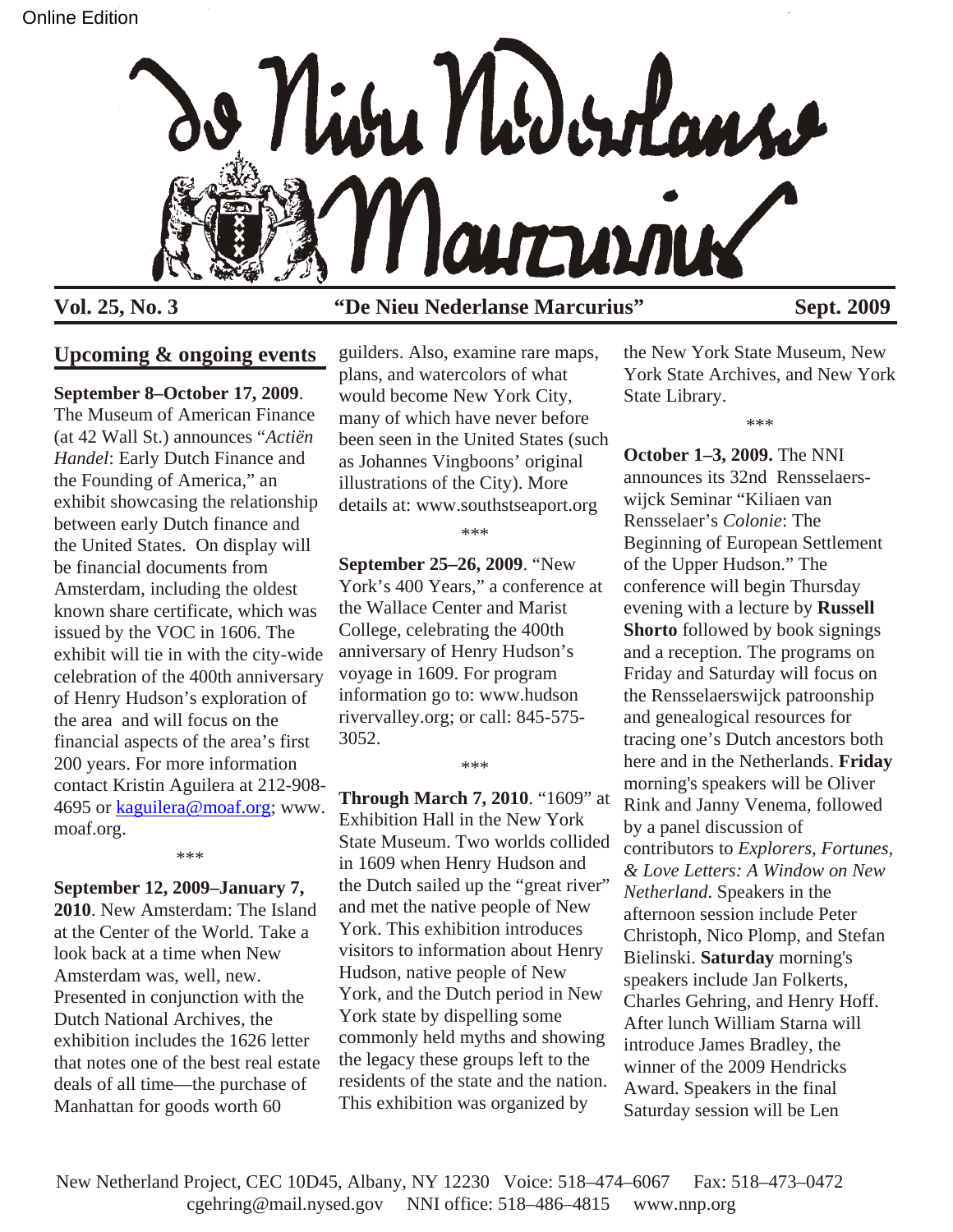Tantillo and Martha Shattuck. William 'Chip' Reynolds, captain of the *Halve Maen* will be the featured speaker at the New Netherland dinner Saturday evening. In addition to the seminar programs, there will be an opportunity to visit Albany's First Dutch Reformed Church, participate in an AquaDuck tour of Albany, a guided tour of *Hudson River Panorama: 400 Years of History, Art, and Culture*, an exhibition at the Albany Institute of History and Art, and view an orientation film on the city of Albany. Program and registration information is available at our website: www.nnp.org; or, contact Bonnie Urso at: 518–486–4815 or burso@mail.nysed.gov.

\*\*\*

**Though October 12, 2009.** The Museum of the City of New York presents: Mannahatta/Manhattan: A Natural History of New York City, which reveals the island of Mannahatta at the time of Henry Hudson's arrival—a fresh, green new world at the moment of discovery. Through cutting edge multi-media and historical artifacts and maps, Mannahatta/Manhattan will re-imagine the quiet, wooded island at the mouth of a great river that was destined to become one of the greatest cities on Earth. For more exhibit information go to: www.mcny.org; or, for much more information on the Project go to: www.themannahattaproject.org.

**\*\*\***

**November 4–6, 2009**. Once again the Education Committee of the NY

**The New Netherland Institute** gratefully acknowledges all gifts received from July 1, 2008 to July 1, 2009. Corporate donors etc appear in italics. For 2007 and 2008 donations, see

#### [www.nnp.org/nni/Membership/cc.html](http://www.nnp.org/nni/Membership/cc.html)

| <b>Patroon +\$10,000</b>               | Elting, J.                | Bowen, J.                       | Kohinke, E.                     | Stoving, N.                           |
|----------------------------------------|---------------------------|---------------------------------|---------------------------------|---------------------------------------|
| <i><b>Quinn Foundation</b></i>         | Fontijn, A.               | Bradley, E.                     | Kraft, C.                       | Straus, H.                            |
| Rabobank                               | Fuller, G.                | Bradley, J.                     | Kruijssen, B.                   | Strom, J.                             |
|                                        | Furlow, D.                | Brennan, J.                     | Kruttschreutter, I.             | Strum, H.                             |
| Councilor +\$3,000<br>Cleveland Found. | Geekie, Wm<br>Griffin, B. | Bretz, J.E.<br>Brooks, C.       | Lakes, E.<br>Lansing, James     | Svehlak, J.<br>Swanson, L.            |
| Collegiate Church                      | Gronim, S.                | Brown, A.                       | Lansing, John                   | Swartwout, J.                         |
| Cons. Gen. of the                      | Hagedorn, J.              | Bruchac, M.                     | Lazier, C.                      | Tait, K.                              |
| Netherlands                            | Hartgen, K.               | Decker, J.                      | Lieijten, V.                    | Taylor, S.                            |
| Douglas, M.                            | Hexter, P.                | DelfBull, A.                    | Linder, L.L.                    | Taytelbaum, J.S.                      |
| H. L. Funk                             | Hoff, H.                  | Burger, A.                      | Loveday, W.                     | Ten Eyck, P.                          |
| Consulting                             | Huey, P.                  | Bush, C.                        | Lumey, L. H.                    | Ten Eyck, R.                          |
| Holland Society of                     | Huxley, C.                | Campbell, Lois H                | Mabee, G. & K.                  | Thiessen, Dr. J. W.                   |
| ΝY                                     | Johnson, M.E.             | Cantwell, A.M.                  | MacDougall, H.                  | Thompson, A.                          |
| Klaassen Family<br>Foundation          | Koenig, D.A.              | Carbaugh, G.                    | Maika, D.<br>Malestein, A.      | Thompson, W.<br>Tolsma, Gayle         |
| Lucius N. Littauer                     | Krol, H.<br>LaRue, A.     | Carbine, J.<br>Carter, D.       | Mallalieu, J.                   | Trimarco, K.                          |
| Foundation                             | Macy, H. Jr.              | Chase, David                    | Martin, C.                      | Van Alstine, P.                       |
| Muller Fonds                           | Mandaville, J.            | Church, E.                      | Maskiell, N.                    | Van Den Hurk, J.                      |
| Oremco, Inc.                           | Martin, A.                | Clagett, D.                     | McCusker, J.                    | Van der Linde, J.                     |
|                                        | McMorrow, G.              | Clazing, P.                     | McKee, M.                       | Van der Mass, J.                      |
| <b>Vice-Director</b>                   | Mooney, R.                | Collins, H.                     | Merwick, D.                     | Van Dusen, J.                         |
| +\$1,000                               | Moore, J. A.              | Cooper, N.                      | Meserole, G.                    | Van Gorden, M.                        |
| Alice Kenney                           | Murrin, J.                | Craig, P.                       | Morehouse, C.                   | Van Hoesen, E.                        |
| Estate                                 | NY Times Found.           | Curran, D.                      | Mosterman, A.                   | Van Kooten, R.                        |
| Bender, P.<br>Chase, K.                | Park, L.C.<br>Parks, H.   | Daughters Am.Rev.<br>Dawson, J. | Mouw, D.<br>Mulligan, R.        | Van Schaick, H.<br>Van Valkenburg, R. |
| Hendricks, A.                          | Pegels, C.                | Denise, C.                      | Murray, C.                      | Van Voorst, W.                        |
| Hess, P.                               | Price Chopper             | Denton, K.                      | Naborn, R.                      | Van Vranken, R.                       |
| Hiemstra, J.                           | Pusch, B.                 | DeWitt III, W.                  | Nay, S.                         | Van Zwieten, A.E.                     |
| Moriarty, K.                           | Reinauer III, B. F.       | Driscoll, J.                    | Naylor, N.                      | Vanderburgh, M.                       |
| Orde van den                           | Schenectady Hist.         | Dutcher, T.                     | Nevius, S.                      | Vanderford, J.                        |
| Prince                                 | Society                   | Fabend, F.                      | Nielsen, D.                     | Vann, M.                              |
| Philips Electronics,                   | Schermerhorn, E.          | Ferrannini, J.                  | Noordsy, H.                     | Van Veghten, R.                       |
| NΑ                                     | Salomon, Herman           | Fetkoeter, I.                   | Norman, R.                      | Veilette, P.                          |
| Siena College<br>Van Schaick, J.       | Steitz, J.<br>Stern, R.   | Fisher, K.<br>Foehrenbach, W.   | Nuovo, B.<br>Oranje-Sterm, A.P. | Voorhees, D.<br>Voorhees, M.          |
| Wendell, Ch. W.                        | Tantem, M.                | Folts, J. Jr.                   | Orser, C.                       | Voorhees, R.                          |
|                                        | Tubbs, F.                 | Franklin, C.                    | Ostrander, J.                   | Vose, R.                              |
| Burgomaster                            | Van Koert, R.             | Gamber, D.                      | Overeynder, J.                  | Vroom, C.C.                           |
| +\$500                                 | Vanderwal, W.             | Gero, E.                        | Piwonka, E.                     | Wagman, M.                            |
| Alliance for DT                        | Volkertsz, E.             | Glatz, R.J.                     | Post, R.                        | Wall, D.                              |
| New York                               | Vreeland, M.              | Greene, M.                      | Potter, K.                      | Webber, C.                            |
| Auten, G.                              | Walker, J.                | Gregg, R.                       | Probasco, N.                    | Webber, S.                            |
| Blauvelt, W.<br>Boeman, G.             | Wanzer, D.<br>Weeks, W.B. | Gryczynski, K.<br>Haff, C.      | Pulhamus, A.<br>Quackenbush, N. | Westbrook, J.<br>Westerfield, R.      |
| Damiano, G.                            | Wright, Th., Jr.          | Halpern, J.                     | Radcliffe, E.                   | Weyenberg, S.                         |
| Funk, E.                               | Wyckoff, S.               | Hantel, W.                      | Rapelje, P.                     | Wilhelmus, S.                         |
| Greer, W.                              |                           | Haring, L.                      | Redmond, Mary                   | Wilkins, B. J.                        |
| Haswell, H,.                           | <b>Burgher</b> - \$100.00 | Harman, J. Q.                   | Reed, C.                        | Williams, A.                          |
| Sefcik, J.                             | Ables, Kay                | Harrington, M.                  | Ricciardi, C.                   | Williams, Dr. J.                      |
| Westnet, Inc.                          | Addink, R.                | Hartman, H.                     | Riker, D.                       | Winne, C.                             |
| <b>Magistrate +\$100</b>               | Allen, T.<br>Alons, K.    | Haslam, G.<br>Heermance, S.     | Roberts, R.<br>Roggeveen, R.    | Wolkomir, A.<br>Yavarkovsky, J.       |
| Auclair, W.                            | Austin, J.                | Helmonds, H.                    | Rose, P.                        |                                       |
| Belzer, G.                             | Bailey, M.                | Herberich, M.                   | Rosequist, K.                   |                                       |
| Berger, M.                             | Baker, D.                 | Hermance, M.                    | Schenck, R.                     |                                       |
| Bergsma, E.                            | Bakker, J.                | Hillard, J.                     | Schneider, J.                   |                                       |
| Blaauw, J                              | Balsley. M. E.            | Historic Hudson                 | Schouten, G.                    |                                       |
| Bogardus, W.                           | Barber, L.                | Valley                          | Schuyler, J.                    |                                       |
| Bonomi, P.                             | Bartlow, A.               | Hohmann, L.                     | Scotten, G.                     |                                       |
| Boylen, C.                             | Basto, K.                 | Hotaling, A.                    | Scutt, Karen                    |                                       |
| Bradley, W.<br>Brink, A.               | Becker, G.<br>Bennet, S.  | Hotaling, D.<br>Huber, L.       | Sellers, V.<br>Shannon, E.      |                                       |
| Brinkman, A.                           | Bennett, C.               | Hull, R.                        | Shattenkirk, C.                 |                                       |
| Burke, T.                              | Bennett, K.               | Hunnewell, S.                   | Shields III, C.                 |                                       |
| Crotty, M.J.                           | Biasca, C.                | Jockin, H                       | Smith, R.                       |                                       |
| Curran, N.                             | Bisgrove, M.              | Johnson, D.                     | Springsteen, L.                 |                                       |
| De Leeuw, H.                           | Black, N.                 | Jorgensen, R.                   | Staggs, S.                      |                                       |
| DeGroff, R.                            | Blakney, S.               | Kiger, R.                       | Steffee, W.                     |                                       |
| DeWeese, D.                            | Bodde, M.                 | Kirmss, A.                      | Stevens, J.                     |                                       |
| Dunn, G.                               | Bogart, K.                | Knapp, C.                       | Stone, G.                       |                                       |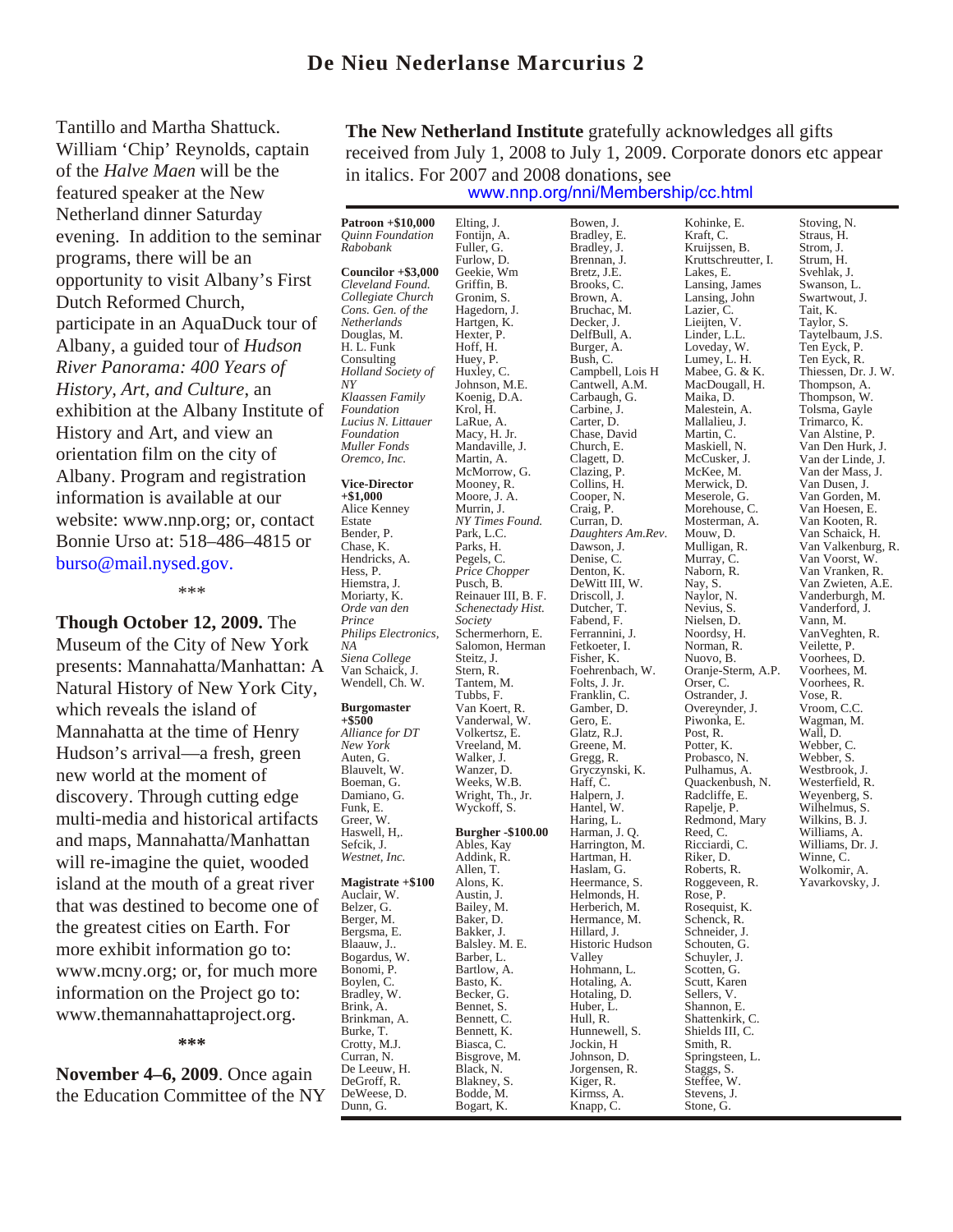# **De Nieu Nederlanse Marcurius 3**

Genealogical & Biographical Society is sponsoring a three-day research trip to the NYS Archives and Library in Albany! We will provide our members with three days of assisted research at the Library and Archives, plus social events. To register: the program fee, including the banquet, reception, and all other arrangements, is \$110 for members, \$150 for nonmembers. Fee for dinner guests is \$30. We have arranged a special room rate at the Crowne Plaza of \$99 per night, single or double. Please call the hotel directly at 518-462-6611 and mention that you are attending the NYG&B program to get this rate. To register, please send the form on the back page of the *Researcher* or contact Lauren Maehrlein: education@ nygbs.org; 212-755-8532, x 36, or at: www.newyorkfamilyhistory.org.

#### **\*\*\***

**Through January 10, 2010.** The Hudson Valley Museum presents: "Dutch New York: The Roots of Hudson Valley Culture." The exhibition looks at New York's Dutch roots, spotlighting five key moments of the Netherlands' influence in New York's history: 1609, when Henry Hudson came up the river; 1709, when Dutch culture continued to thrive under English rule; 1809, when Washington Irving's popular writings began to romanticize the Dutch heritage; 1909, when the Hudson-Fulton Celebration created a common Dutch past for a rapidly growing nation; and 2009, when the very concept of historical "celebration" is increasingly debated. These

themes are illustrated with a rich assemblage of paintings, prints, photographs, furniture, maps, decorative arts, and ephemera from the Museum and other collections, including the Smithsonian, the Brooklyn Museum, and the National Gallery of Art. The Museum is located at 511 Warburton Avenue, Yonkers, NY 10701, 914-963-4550, www.hrm.org.

\*\*\*

**Through September 27, 2009**. *Amsterdam/New Amsterdam: The Worlds of Henry Hudson*, presented in collaboration with the New Netherland Institute, Albany, and the National Maritime Museum Amsterdam/Nederlands Scheepvaartmuseum Amsterdam, will employ rare 16th– and 17th–century objects, images, and documents from major American and Dutch collections to bring the transatlantic world to life and reveal how Henry Hudson's epic third voyage of exploration planted the seeds of a modern society that took root and flourished in the New World. For more information go to: www.mcny.org

### **Publications**

Food historian Peter G. Rose has two new books this year: *Food, Drink and Celebrations of the Hudson Valley Dutch* (The History Press, March, 2009); and *Summer Pleasures, Winter Pleasures: a Hudson Valley Cookbook* (SUNY Press, September, 2009). *NB* she will be giving numerous talks this fall (book signing ops!): as banquet speaker for the NYGenealogical &

Biographical Society in NYC (September 10); as part of a Dutch Literary Afternoon at the Brooklyn Museum (September 26), at the Bronck Museum in Coxsackie (October 18), at the Schenectady Historical Society (November 21), and Historic Huguenot Street (December 5), to mention only a few.

**\*\*\***

*Gideon's People,* 2-volume set, *Being a Chronicle of an American Indian Community in Colonial Connecticut and the Moravian Missionaries Who Served There*. Translated and edited by Corinna Dally-Starna and William Starna. The story of this Indian community in the Housatonic Valley is based on three decades of nearly uninterrupted German-language diaries and allied records kept by the missionaries who had joined the Indians at a place called Pachgatgoch, later Schaghticoke. It is supplemented by colonial records and regional political, social, and religious histories and ethnographies. As such, it represents the only comprehensive, thoroughly contextualized description of a Native people in southern New England and adjacent eastern New York for the mid-18th century. This work is published by Nebraska University Press in its series "The Iroquoians and Their World." For more information go to: www. nebraskapress.unl.edu.

### **News**

The Crailo State Historic Site recently opened a new permanent